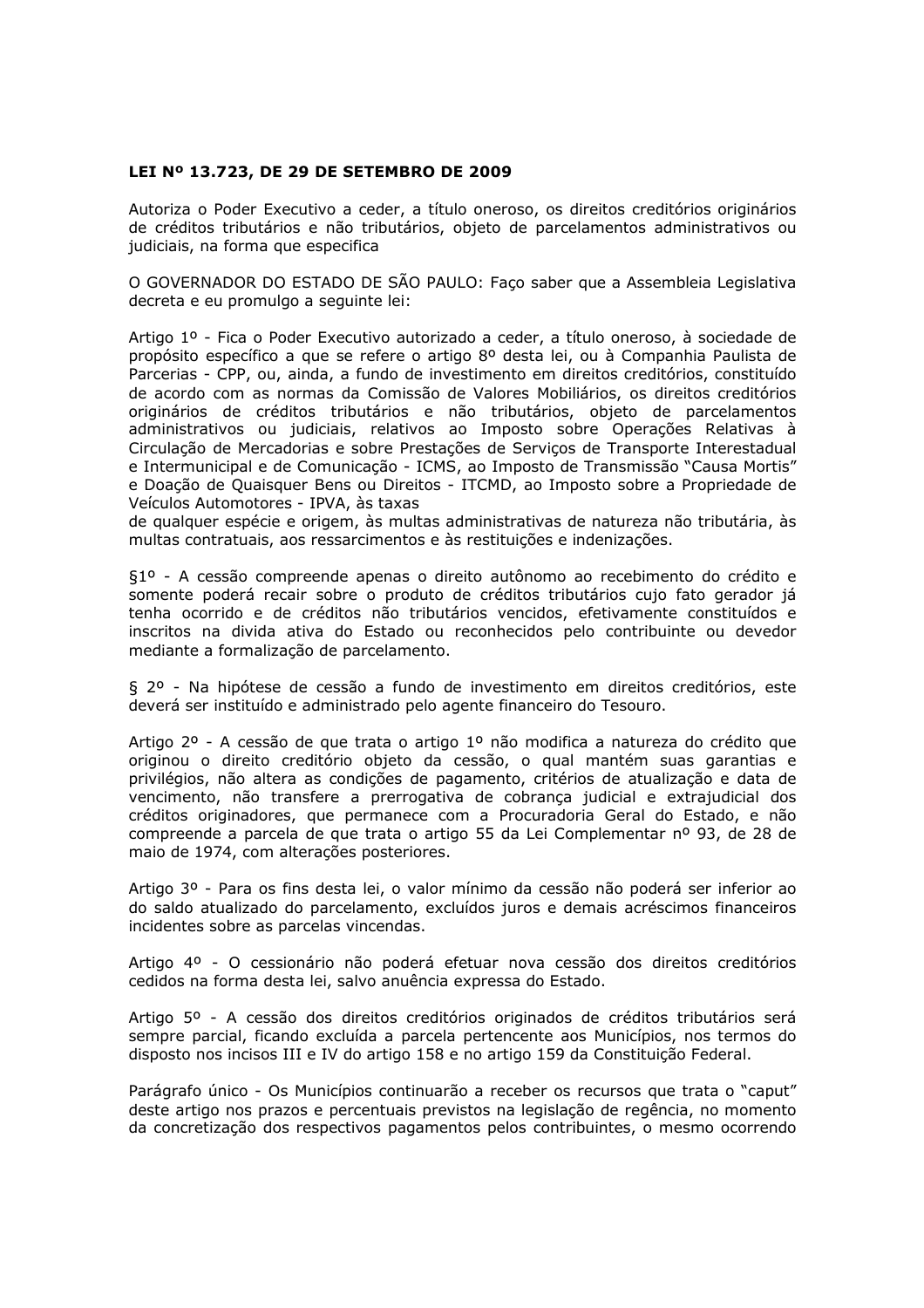em relação às demais receitas vinculadas, em conformidade com as disposições da Constituição Federal e da Constituição do Estado.

Artigo 6º - A cessão deverá ser disciplinada em instrumento específico, com individualização dos direitos creditórios cedidos, aplicando-se, no que couber, os dispositivos pertinentes do Código Civil, instituído pela Lei federal no 10.406, de 10 de ianeiro de 2002.

Parágrafo único - A cessão far-se-á em caráter definitivo, sem assunção, pelo Estado, perante o cessionário, de responsabilidade pelo efetivo pagamento a cargo do contribuinte ou de qualquer outra espécie de compromisso financeiro que possa, nos termos da Lei Complementar federal no 101, de 4 de maio de 2000, caracterizar operação de crédito.

Artigo 7º - Nos procedimentos necessários à formalização da cessão prevista no artigo 1º desta lei, o Estado preservará o sigilo relativamente a qualquer informação sobre a situação econômica ou financeira do contribuinte, do devedor ou de terceiros e sobre a natureza e o estado dos respectivos negócios ou atividades.

Artigo 8º - Fica o Poder Executivo autorizado a constituir sociedade de propósito específico, sob a forma de sociedade por ações com a maioria absoluta do capital votante detida pelo Estado, vinculada à Secretaria da Fazenda, tendo por objeto social a estruturação e implementação de operações que envolvam a emissão e distribuição de valores mobiliários ou outra forma de obtenção de recursos junto ao mercado de capitais, lastreadas nos direitos creditórios a que se refere o artigo 1º desta lei.

Parágrafo único - A sociedade de propósito específico a que se refere o "caput" deste artigo não poderá receber, do Estado, recursos financeiros para pagamento de despesas de pessoal ou de custeio em geral, a fim de não se caracterizar como empresa dependente do Tesouro, nos termos da Lei Complementar federal no 101, de 4 de maio de 2000.

Artigo 9º - Fica o Poder Executivo autorizado a proceder à abertura do capital social da sociedade de propósito específico mencionada no artigo 8º desta lei, de acordo com as normas estabelecidas pela Comissão de Valores Mobiliários, desde que mantida, em caráter incondicional, a maioria absoluta do respectivo capital votante.

Artigo 10 - Não serão considerados rompidos os acordos de parcelamento firmados no âmbito do Programa de Parcelamento Incentivado - PPI ICM/ICMS no Estado de São Paulo, para a liquidação de débitos fiscais relacionados com o Imposto sobre Operações Relativas à Circulação de Mercadorias - ICM e com o ICMS, desde que as parcelas vencidas e não pagas até 30 de setembro de 2009 sejam repactuadas até 31 de marco de 2010, nos termos e condições previstos em regulamento.

Artigo 11 - Para atender às despesas decorrentesda execução desta lei, fica o Poder Executivo autorizado a abrir crédito especial, até o limite de R\$ 100.000,00 (cem mil reais), destinados à integralização do capital social da sociedade por ações mencionada no artigo 8°.

Parágrafo único - O valor do crédito especial a que se refere este artigo será coberto na forma prevista no § 1º do artigo 43 da Lei federal nº 4.320, de 17 de março de 1964.